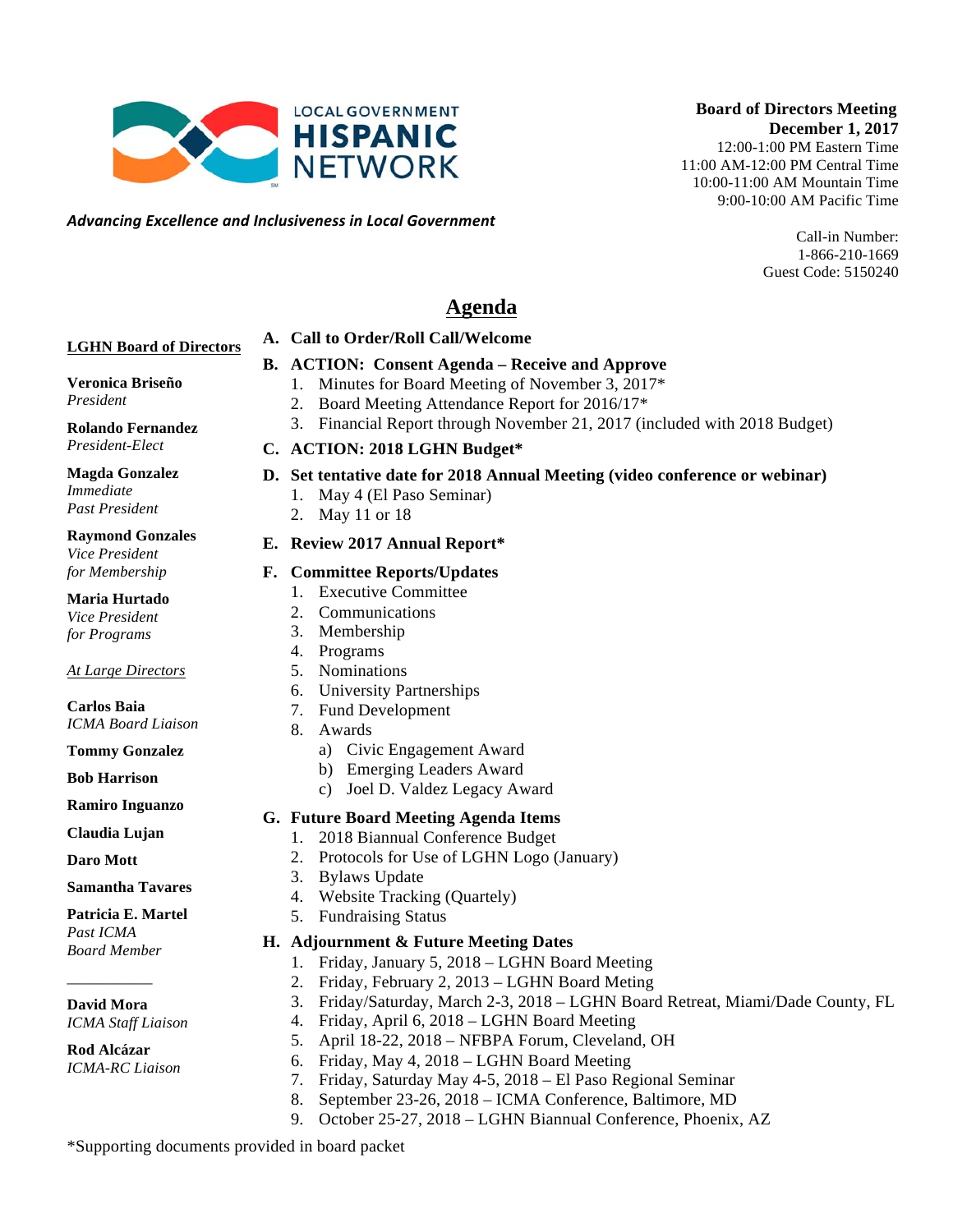

 **Board of Directors Meeting November 3, 2017**

 **MINUTES**

## *Advancing)Hispanic)leadership)in)local)government*

#### **Board Members Present**

Veronica Briseño, President Rolando Fernandez, President-Elect Magda Gonzalez, Immediate Past President Maria Hurtado, Vice President for Programs Carlos Baia, At Large Director Bob Harrison, At Large Director Daro Mott, At Large Director Samantha Tavares

### **Board Members Absent**

Raymond Gonzales, Vice President for Membership Tommy Gonzalez, At Large Director Ramiro Inguanzo, At Large Director Claudia Lujan, At Large Director Patricia E. Martel, Past ICMA Board Member

#### **Others Present**

Karen Davis, Executive Director David Mora, ICMA Staff Liaison

## **A. Call to Order/Roll Call/Welcome**

*Roll call was conducted and eight voting members were present, a quorum was established.*

## **B. ACTION: Consent Agenda – Receive and Approve**

- 1. Minutes for Board Meeting of November 3, 2017
- 2. Board Meeting Attendance Report for 2016/17
- 3. Financial Report through November 29, 2017

*Carlos Baia moved approval of the consent agenda; Rolando Fernandez seconded the motion; the motion was approved unanimously.*

### **C. ACTION: 2018 LGHN Conference Agreement**

*David Mora noted that the MMANC and MMASC conferences are the same week of the LGHN conference. Marc Ott has been invited to those conferences and LGHN should invite him as well since he will be on the west coast. Carlos Baia asked about who the two board members are who serve on the planning committee. Samantha Tavaras reported that the planning committee is inviting all board members to participate on the planning meeting calls. Rolando Fernandez moved approval of the sponsorship; Bob Harrison seconded the motion; the motion was approve unanimously.* 

## **D. UPDATE: LGHN Membership Dues**

*The dues for 2018 were presented. The board asked that the distinctions between local government dues and chapters be clarified. The renewal notices will go out in December and Karen Davis clarified that names of current local government members are included in the renewal notices to update the membership. Rolando Fernandez moved approval of the sponsorship; Carlos Baia seconded the motion; the motion was approve unanimously.*

### **E. UPDATE: Webinars with NFBPA/BIG**

*Karen Davis provided an update on the webinars in development for LGHN/NFBPA/BIG webinars. The first is the session on "Skills to Persevere in Adverse Situations." Future seminars are:*

- *Ethics in the Work Place (December)*
- *Moving Up the Ladder without Burning Bridges (January)*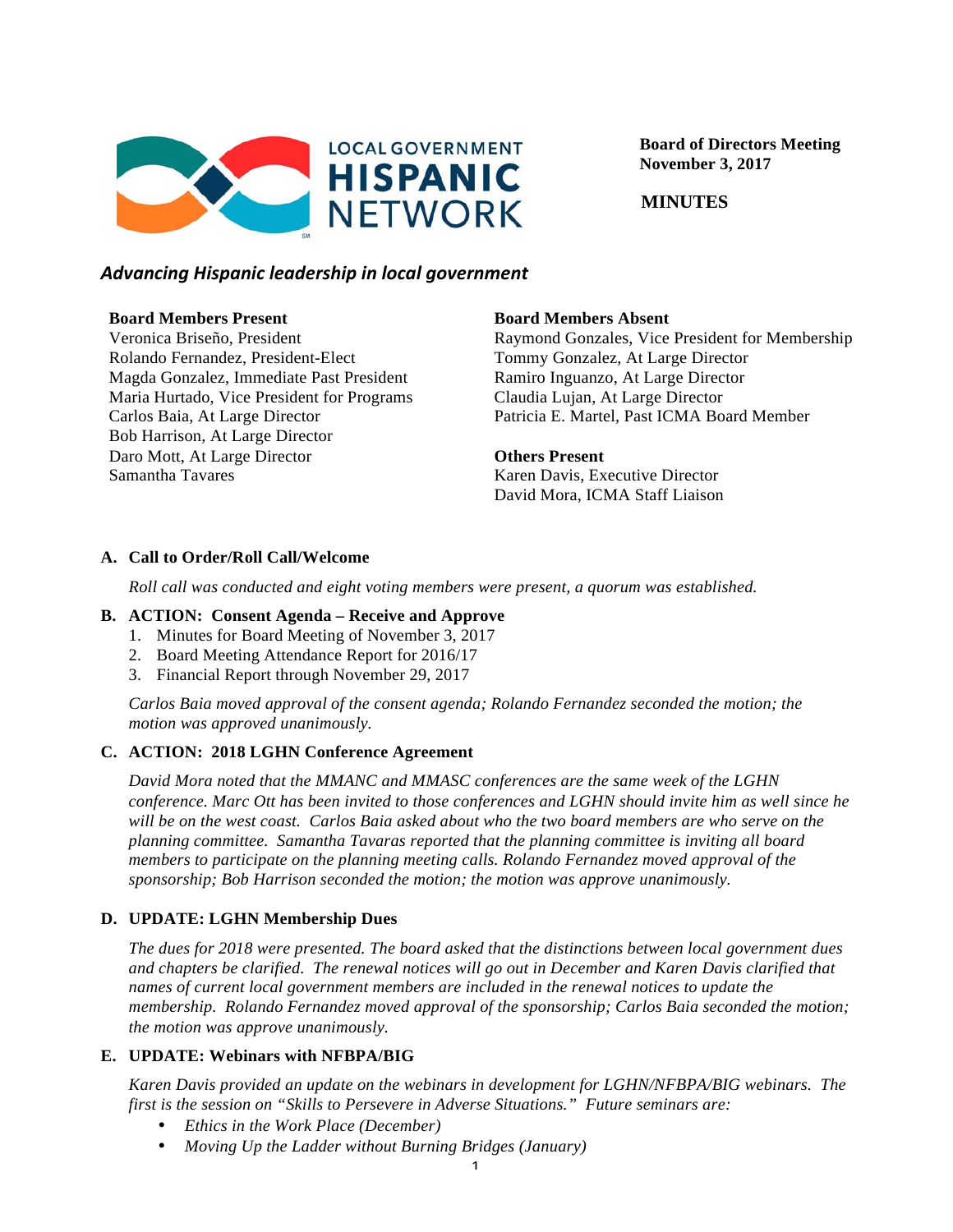• *Now That We Have Diversity in the Work Place, How Do We Nurture It? (February*

*The board had questions about how to do more frequent webinars, which LGHN and NFBPA will need to explore. There were also questions about coordinating future webinars with the those organized by Don Maruska as part of the ICMA coaching program. The board expressed a desire to maintain our identity but perhaps sue their platform. Additional follow up os required with NFBPA on this issue.*

#### **F. DEBRIEF: ICMA Conference**

*Karen Davis asked for feedback from the board regarding activities at ICMA this year. Maria Hurtado suggested that LGHN spend more time thinking about the topics we want to present and thinking about presenters and preparation for sessions. Magda Gonzalez concurred and stressed that LGHN has so few opportunities to present so we need to "be on our game." She added that "diversity" is a hot topic right now and we need to think about how to take advantage of that working with NFBPA, I-NAPA and League of Women in Government.* 

*The dinner was well received. In the future, LGHN should have a board member at each sponsor tal]ble and follow up to keep them engaged through emails, newsletter and updates on our scholarship programs.* 

*The name change resulted in the booth being better received this year as well.*

### **G. UPDATE: ICMA Nomination Process**

*LGHN and NFBPA will not have board candidates for the ICMA nomination process this year. The two organizations will work together to begin identifying and preparing candidates for nest year's nomination process.*

*Maria Hurtado expressed concerns about ICMA's comments that LGHN supported Wally Bobkiewicz for the Midwest position in place of a minority candidate, and that we had to explain that LGHN supports the best candidate who has been a supporter of LGHN. Wally Bobkiewicz's organization has been a long-term local government member and encourages his employees to be actively involved on committees and at conferences. Dave Mora expressed concern that ICMA looks to LGHN and NFBPA to provide diversity candidates rather than making diversity an ICMA priority. Maria Hurtado mentioned that LGHN should look at establishing regions based on population and other systemic barriers when preparing our position paper with NFBPA.*

#### **I. Committee Reports**

*There were no committee reports. Karen Davis will schedule calls with each chair to plan a work program and schedule that will re-energize the LGHN activities in 2018.*

#### **J. Future Board Meeting Agenda Items**

- 2018 Budget (December)
- 2018 Biannual Conference Budget
- Website Tracking *–* quarterly
- Fundraising Status

#### **K. Other**

• ICMA Conference Planning Committee – *offer to board members first and then other LGHN members.*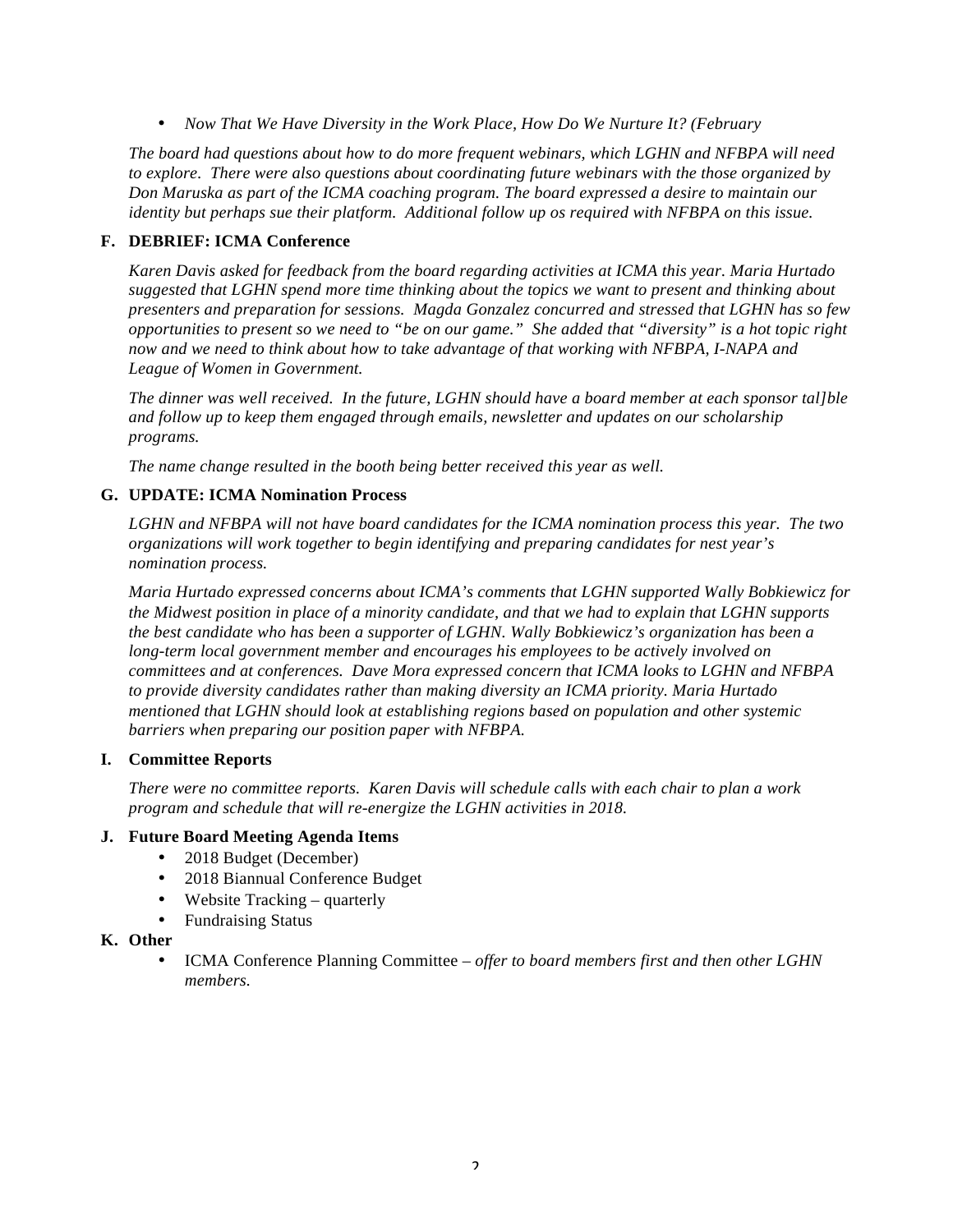# **2016-2017 IHN Board of Directors Board Meeting Attendance**

| <b>Name</b>             | Jan           | Feb     | Mar           | April        | <b>May</b>    | June 1        | Annual        | July    | Aug           | <b>Sept</b> | Oct           | <b>Nov</b> | <b>Dec</b> |
|-------------------------|---------------|---------|---------------|--------------|---------------|---------------|---------------|---------|---------------|-------------|---------------|------------|------------|
|                         | 2016          | 2016    | 2016          | 2016         | 2016          | 2016          | Mtg. 2016     | 2016    | 2016          | 2016        | 2016          | 2016       | 2016       |
| Veronica Briseño        | Present       |         | Present       | Present      | Present       | Present       | Present       | Present | Present       | Present     | Present       |            | Present    |
| Manuel Esquibel         | Present       |         | Present       | Present      | <b>Absent</b> | Absent        | Present       | Present | Present       | Absent      | Present       |            | Present    |
| Magda Gonzalez          | Present       |         | Present       | Absent       | Present       | Present       | Present       | Present | Absent        | Present     | Present       |            | Present    |
| Maria Hurtado           | Absent        |         | Present       | Absent       | Absent        | Present       | Present       | Present | Present       | Present     | Absent        |            | Present    |
| Rolando Fernandez       | Present       |         | Present       | Present      | Present       | Present       | Absent        | Present | Present       | Present     | Present       |            | Present    |
| Carlos Baia             | Present       |         | Absent        | Present      | Present       | <b>Absent</b> | Present       | Absent  | Present       | Absent      | <b>Absent</b> |            | Absent     |
| Yocelyn Galiano         | Present       |         | Absent        | Present      | Absent        | Present       | Absent        | Present | Present       | Present     | Present       |            | Absent     |
| <b>Raymond Gonzales</b> | Present       |         | Absent        | Absent       | Present       | Present       | Absent        | Present | Present       | Present     | Present       |            | Present    |
| <b>Tommy Gonzalez</b>   | Absent        |         | Absent        | Absent       | Absent        | Absent        | Absent        | Present | Present       | Present     | Present       |            | Present    |
| Ramiro Inguanzo         | Present       |         | Present       | Present      | Absent        | Present       | Absent        | Absent  | Absent        | Present     | Absent        |            | Absent     |
| Claudia Lujan           | Absent        |         | Present       | Absent       | Absent        | Absent        | Present       | Absent  | Present       | Present     | Present       |            | Absent     |
| Pat Martel              | <b>Absent</b> |         | Absent        | Absent       | Absent        | Absent        | Present       | Absent  | <b>Absent</b> | Present     | Absent        |            | Absent     |
| Daro Mott               | Present       |         | Present       | Present      | Present       | Present       | Present       | Present | Present       | Absent      | Present       |            | Absent     |
|                         |               |         |               |              |               |               |               |         |               |             |               |            |            |
| <b>Name</b>             | Jan           | Feb     | Mar           | <b>April</b> | <b>May</b>    | June          | <b>Annual</b> | July    | Aug           | <b>Sept</b> | Oct           | <b>Nov</b> | <b>Dec</b> |
|                         | 2017          | 2017*   | 2017          | 2017         | 2017          | 2017          | Mtg. 2017     | 2017    | 2017          | 2017        | 2017          | 2017       | 2017       |
| Veronica Briseño        | Absent        | Present | Present       | Present      | Present       | Present       | Present       | Present | Present       | Present     | Present       | Present    |            |
| Manuel Esquibel         | Present       | Absent  |               |              |               |               |               |         |               |             |               |            |            |
| Magda Gonzalez          | Present       | Present | Absent        | Present      | Present       | Present       | Absent        | Present | Absent        | Absent      | Present       | Present    |            |
| Maria Hurtado           | Absent        | Present | Present       | Present      | Present       | Present       | Absent        | Present | Present       | Present     | Absent        | Present    |            |
| Rolando Fernandez       | Present       | Present | Present       | Absent       | Present       | Present       | Present       | Present | Present       | Present     | Present       | Present    |            |
| Carlos Baia             | Present       | Present | <b>Absent</b> | Absent       | Present       | Present       | Present       | Present | Present       | Present     | Present       | Present    |            |
| Yocelyn Galiano         | Absent        | Absent  | Absent        | Absent       | Absent        | Absent        |               |         |               |             |               |            |            |
| <b>Raymond Gonzales</b> | Absent        | Present | Present       | Present      | Present       | Absent        | Present       | Absent  | <b>Absent</b> | Present     | Absent        | Absent     |            |
| <b>Tommy Gonzalez</b>   | Present       | Absent  | Absent        | Present      | Absent        | Absent        | Present       | Present | Present       | Absent      | Absent        | Absent     |            |
| <b>Bob Harrison</b>     |               |         |               |              |               |               | Present       | Absent  | Present       | Absent      | Present       | Present    |            |
| Ramiro Inguanzo         | Absent        | Absent  | Present       | Absent       | Present       | Absent        | Absent        | Present | Present       | Present     | Absent        | Absent     |            |
| Claudia Lujan           | Present       | Present | Present       | Present      | Present       | Present       | Present       | Present | <b>Absent</b> | Present     | Present       | Absent     |            |
| Pat Martel              | Present       | Absent  | <b>Absent</b> | Present      | Absent        | Absent        | Absent        | Present | Absent        | Absent      | Present       | Absent     |            |
| Daro Mott               | Absent        | Absent  | Absent        | Present      | Present       | Present       | Present       | Present | <b>Absent</b> | Present     | Present       | Present    |            |
| Samantha Tavares        |               |         |               |              |               |               | Present       | Present | Present       | Present     | Present       | Present    |            |

Note: Excused v. unexcused absences are not differentiated on the chart.

\*Attendance for Saturday, February 4 when board actions were taken. A quorum was present.

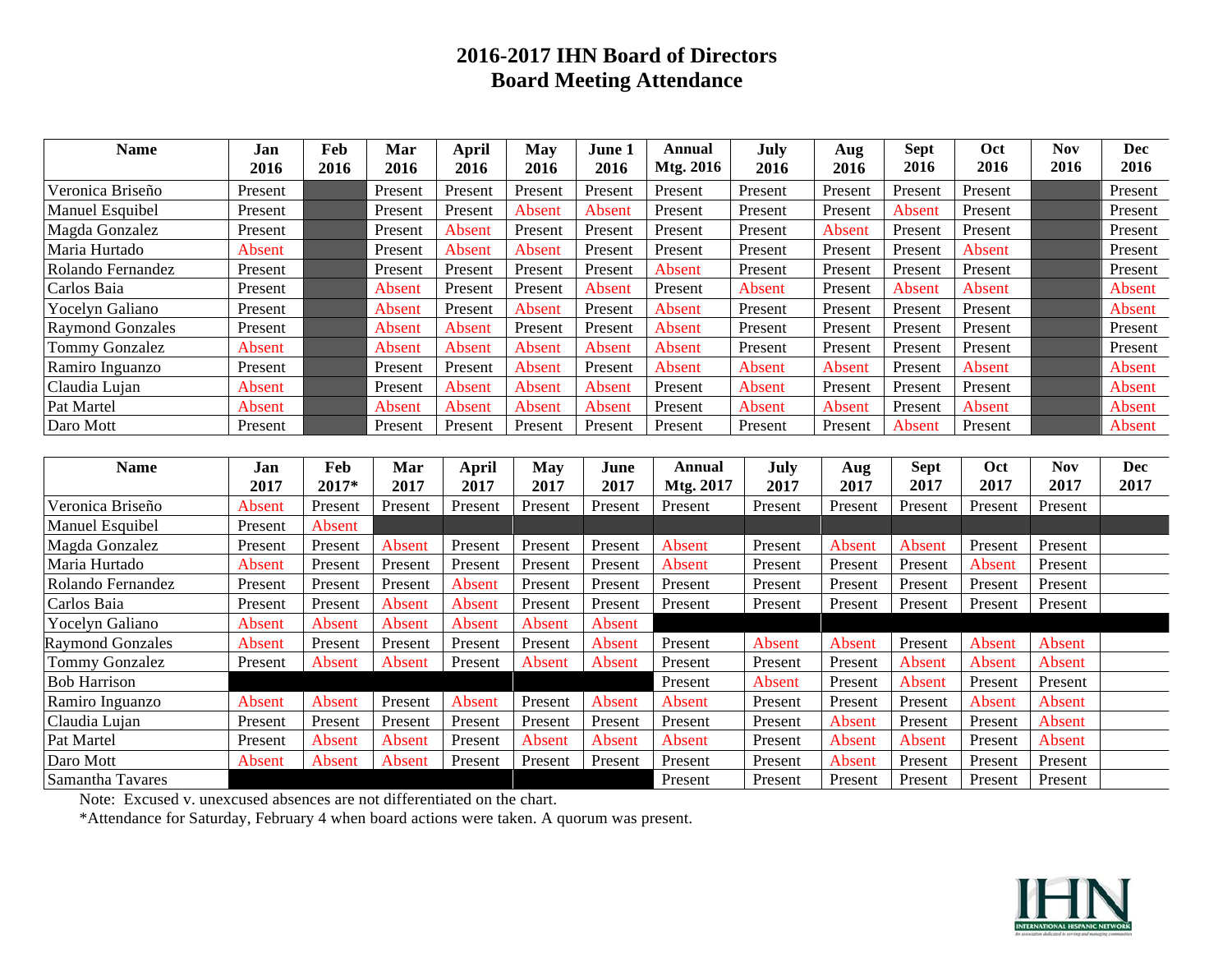#### **Local Government Hispanic Network CY 2018 Budget**

|                                                                                | Actual<br>CY 2016 | <b>Budget</b><br>CY 2017 | <b>YTD</b><br>CY 2017 | Year End<br>Est. CY<br>2017 | <b>Budget</b><br>CY 2018 |                                                                         |
|--------------------------------------------------------------------------------|-------------------|--------------------------|-----------------------|-----------------------------|--------------------------|-------------------------------------------------------------------------|
| <b>Ordinary Income/Expense</b><br>Income                                       |                   |                          |                       |                             |                          |                                                                         |
|                                                                                |                   |                          |                       |                             |                          |                                                                         |
| 43300 · Direct Public Grants                                                   |                   |                          | 50,000.00             | 50,000.00                   |                          |                                                                         |
| 43310 · Corporate and Business Grants<br>43340 · Nonprofit Organization Grants | 50,000.00         | 50,000.00                |                       |                             | 50,000.00                |                                                                         |
|                                                                                |                   |                          | 3,454.10              | 3,454.10                    |                          |                                                                         |
| Total 43300 · Direct Public Grants                                             | 50,000.00         | 50,000.00                | 53,454.10             | 53,454.10                   | 50,000.00                |                                                                         |
| 43400 · Direct Public Support                                                  |                   |                          |                       |                             |                          |                                                                         |
| 43450 · Individ, Business Contributions                                        | 3,699.50          | 15,000.00                | 1,100.00              | 4,100.00                    | 26,000.00                | Scholarship fund: \$1K ICMA-RC; \$3K UBS outstanding; \$1K Valdez Award |
| Total 43400 · Direct Public Support                                            | 3,699.50          | 15,000.00                | 1,100.00              | 4,100.00                    | 26,000.00                |                                                                         |
| 46400 · Other Types of Income                                                  |                   |                          |                       |                             |                          |                                                                         |
| 46410 · Advertising Sales                                                      | 18,907.80         | 18,000.00                | 12,795.60             | 15,000.00                   | 18,000.00                |                                                                         |
| 46430 · Miscellaneous Revenue                                                  | 227.22            |                          |                       |                             |                          |                                                                         |
| Total 46400 · Other Types of Income                                            | 19,135.02         | 18,000.00                | 12,795.60             | 15,000.00                   | 18,000.00                |                                                                         |
|                                                                                |                   |                          |                       |                             |                          |                                                                         |
| 47200 · Program Income                                                         |                   |                          |                       |                             |                          |                                                                         |
| 47270 · Program Activities (Bay Area event)                                    | 5,309.76          | 5,000.00                 | 4,800.00              | 4,800.00                    | 5,000.00                 |                                                                         |
| 47230 · Membership Dues                                                        | 23,569.20         | 24,000.00                | 26,520.30             | 27,000.00                   | 30,000.00                |                                                                         |
| 47250 · Conference Registration (2016)                                         | 48,282.84         |                          | 3,025.00              | 3,025.00                    |                          |                                                                         |
| 47260 · Conference Sponsorship (2016)                                          | 64,113.70         |                          | 4,955.00              | 4,955.00                    |                          |                                                                         |
| Total 47200 · Program Income                                                   | 141,275.50        | 29,000.00                | 39,300.30             | 39,780.00                   | 35,000.00                |                                                                         |
| 49000 · Special Events Income                                                  |                   |                          |                       |                             |                          |                                                                         |
| 49060 · IHN Dinner Sponsorships                                                |                   |                          | 9,500.00              | 14,500.00                   | 10,000.00                | VIA outstanding \$5K                                                    |
| 49050 - IHN Dinner Registrations                                               | 6,942.15          | 10,000.00                | 5,050.00              | 5,575.00                    | 5,000.00                 |                                                                         |
| Total 49000 · Special Events Income                                            | 6,942.15          | 10,000.00                | 14,550.00             | 20,075.00                   | 15,000.00                |                                                                         |
| <b>Total Income</b>                                                            | 221,052.17        | 122,000.00               | 121,200.00            | 132,409.10                  | 144,000.00               |                                                                         |
| <b>Expense</b>                                                                 |                   |                          |                       |                             |                          |                                                                         |
| 60900 · Business Expenses                                                      |                   |                          |                       |                             |                          |                                                                         |
| 60930 · Constant Contact                                                       | 420.00            | 210.00                   | 414.38                | 500.00                      | 500.00                   |                                                                         |
| 60920 · Business Registration Fees                                             | 75.00             | 75.00                    | 96.03                 | 96.03                       | 100.00                   |                                                                         |
| 60960 · PayPal Fees                                                            | 1,418.32          | 1,075.00                 | 1,112.96              | 1,200.00                    | 1,200.00                 |                                                                         |
| Total 60900 · Business Expenses                                                | 1,913.32          | 1,360.00                 | 1,623.37              | 1,796.03                    | 1,800.00                 |                                                                         |
| 62100 Contract Services                                                        |                   |                          |                       |                             |                          |                                                                         |
| 62110 · Accounting Fees                                                        | 800.00            | 800.00                   | 825.00                | 825.00                      | 850.00                   |                                                                         |
| 62150 Outside Contract Services                                                | 80,952.20         | 75,000.00                | 61,314.82             | 65,600.07                   | 84,399.93                |                                                                         |
| Total 62100 · Contract Services                                                | 81,752.20         | 75,800.00                | 62,139.82             | 66,425.07                   | 85,249.93                |                                                                         |
|                                                                                |                   |                          |                       |                             |                          |                                                                         |
| 65000 · Operations                                                             |                   |                          |                       |                             |                          |                                                                         |
| 65090 Computer Software                                                        | 75.00             |                          | 25.68                 | 34.24                       | 105.00                   |                                                                         |
| 65010 · Books, Subscriptions, Reference                                        | 1,099.92          |                          |                       |                             |                          |                                                                         |
| 65020 · Postage, Mailing Service                                               | 1,090.71          | 1,075.00                 | 54.46                 | 75.00                       | 1,075.00                 |                                                                         |
| 65030 · Printing and Copying                                                   | 3,792.51          | 2,500.00                 | 4,620.07              | 4,620.07                    | 4,000.00                 |                                                                         |
| 65040 · Supplies                                                               | 256.64            | 100.00                   | 49.98                 | 50.00                       | 100.00                   |                                                                         |
| 65050 · Telephone, Telecommunications                                          | 1,976.41          | 2,000.00                 | 1,531.02              | 1,700.00                    | 1,700.00                 |                                                                         |
| 65060 · Website                                                                | 3,078.17          | 3,000.00                 | 2,490.03              | 2,725.00                    | 3,000.00                 |                                                                         |
| Total 65000 · Operations                                                       | 11,369.36         | 8,675.00                 | 8,771.24              | 9,204.31                    | 9,980.00                 |                                                                         |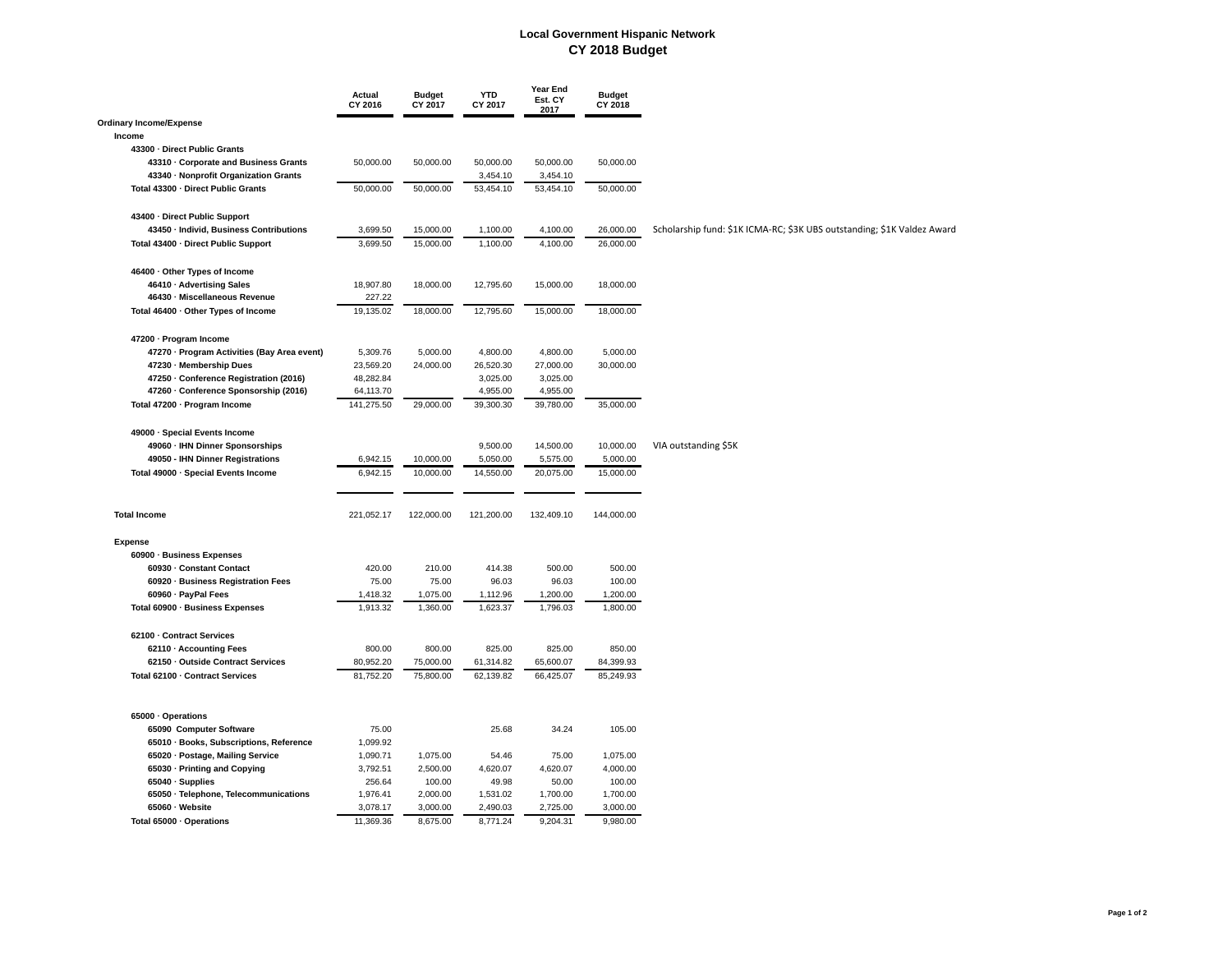#### **Local Government Hispanic Network CY 2018 Budget**

|                                         | Actual<br>CY 2016 | <b>Budget</b><br>CY 2017 | <b>YTD</b><br>CY 2017 | <b>Year End</b><br>Est. CY<br>2017 | <b>Budget</b><br>CY 2018 |                                                            |
|-----------------------------------------|-------------------|--------------------------|-----------------------|------------------------------------|--------------------------|------------------------------------------------------------|
| 65100 · Other Types of Expenses         |                   |                          |                       |                                    |                          |                                                            |
| 65185 · Program Activities Contingency  |                   | 5,000.00                 |                       |                                    | 5,000.00                 |                                                            |
| 65185 · Program Activities              | 77,863.54         | 8,000.00                 | 5,030.10              | 5030.10                            | 8,000.00                 |                                                            |
| 65190 · Special Projects                | 14,740.00         | 2,000.00                 | 7,391.73              | 7391.73                            | 2,000.00                 | Website redesign                                           |
| 65180 · Special Events                  | 7,634.59          | 8,000.00                 | 12,671.28             | 12,671.28                          | 10,000.00                | <b>LGHN HN dinner</b>                                      |
| 65110 · Advertising Expenses            | 3,181.45          | 1,000.00                 |                       | 500.00                             | 1,000.00                 |                                                            |
| 65120 · Insurance - Liability, D and O  | 772.00            | 800.00                   | 1,215.33              | 1215.33                            | 1,250.00                 |                                                            |
| 65140 · Contributions                   | 1,000.00          | 2,000.00                 | 5,954.10              | 5954.10                            | 6,000.00                 | Sponsorships to other organizations                        |
| 65150 · Memberships and Dues            | 250.00            |                          | 325.00                | 325.00                             | 325.00                   |                                                            |
| 65160 Other Costs                       | 921.28            | 1,000.00                 | 4,986.70              | 4,986.70                           | 1,000.00                 | Valdez Award                                               |
| 65170 - Transfer to scholarship Fund    |                   |                          |                       | 8,000.00                           |                          | \$1K from ICMA-RC & \$3K from UBS; \$4K dinner fundraising |
| 65100 · Other Types of Expenses - Other | 40.00             |                          |                       |                                    |                          |                                                            |
| Total 65100 · Other Types of Expenses   | 106,402.86        | 27,800.00                | 37,574.24             | 46,074.24                          | 34,575.00                |                                                            |
| 68300 · Travel and Meetings             |                   |                          |                       |                                    |                          |                                                            |
| 68310 · Conference, Convention, Meeting | 5,274.71          | 5,000.00                 | 1,147.07              | 2,321.53                           | 5,000.00                 |                                                            |
| 68320 · Travel                          | 3,263.43          | 3,000.00                 | 1,079.16              | 1,079.16                           | 3,000.00                 | Exec Dir Travel/expenses                                   |
| 68300 · Travel and Meetings - Other     |                   | 2,500.00                 |                       |                                    | 2,500.00                 |                                                            |
| Total 68300 · Travel and Meetings       | 8,538.14          | 10,500.00                | 2,226.23              | 3,400.69                           | 10,500.00                |                                                            |
|                                         |                   |                          |                       |                                    |                          |                                                            |
| 68400 - Food and Meals                  |                   |                          |                       |                                    |                          |                                                            |
| <b>Food and Meals</b>                   |                   | 1,000.00                 |                       |                                    | 1,000.00                 |                                                            |
| Total 68400 · Food and Meals            |                   | 1,000.00                 | 0.00                  | 0.00                               | 1,000.00                 |                                                            |
| <b>Total Expense</b>                    | 209,975.88        | 125,135.00               | 112,334.90            | 126,900.34                         | 143,104.93               |                                                            |
|                                         |                   |                          |                       |                                    |                          |                                                            |
| <b>Net Ordinary Income</b>              | 11,076.29         | $-3,135.00$              | 8,865.10              | 5,508.76                           | 895.07                   |                                                            |
| Net Income                              | 11,076.29         | $-3,135.00$              | 8,865.10              | 5,508.76                           | 895.07                   |                                                            |
| Carry-over from 2017<br>Projected       |                   |                          |                       |                                    | 5,508.76<br>6,403.83     |                                                            |

**Bank Balance | Reserve 65,788.26**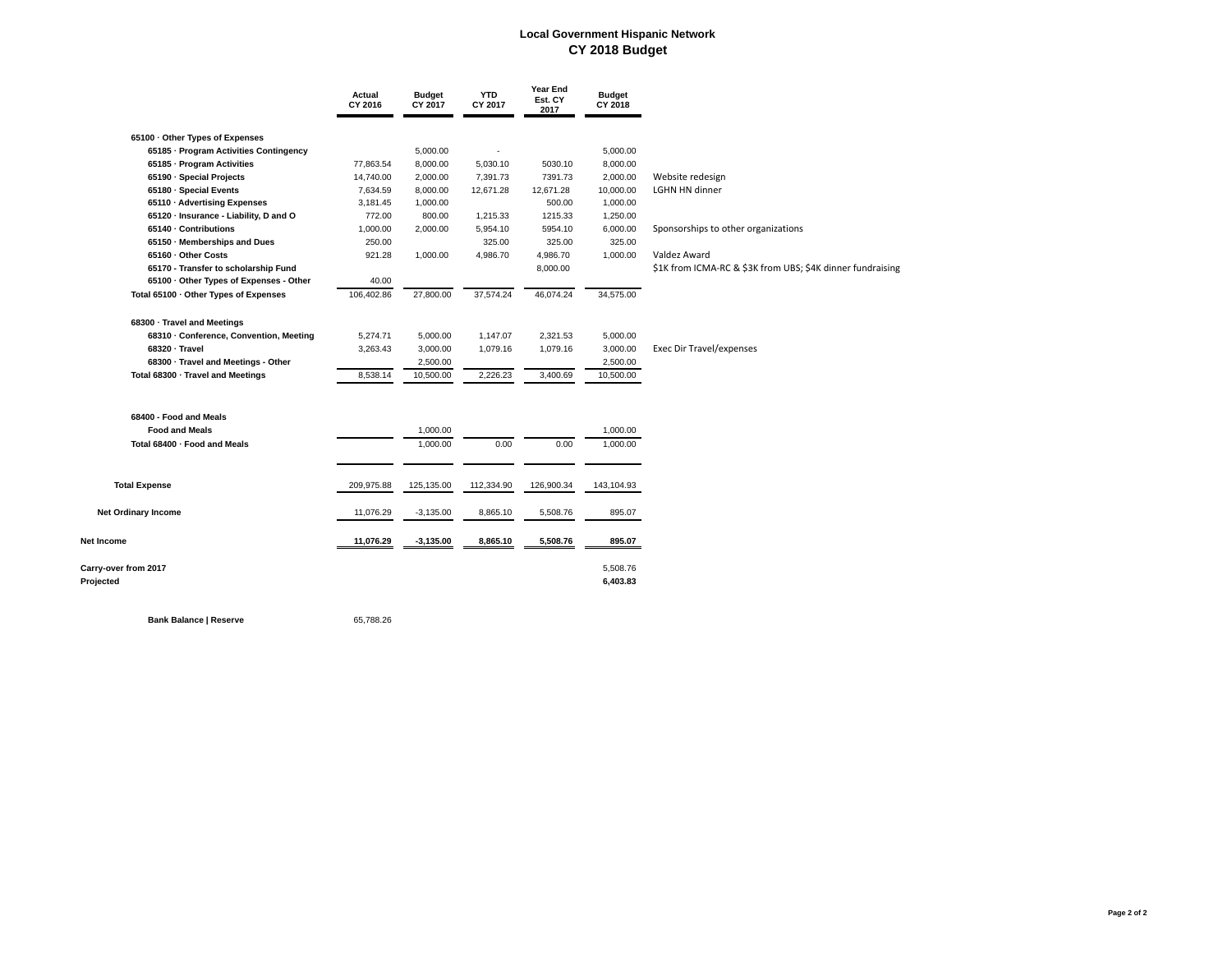

# **2017 Report of Accomplishments**



The Local Government Hispanic Network is the primary voice of Hispanic/Latino professionals within ICMA. The purpose of the association is to encourage professional development among Hispanic/Latino local government administrators and those local government officials working in communities with significant Hispanic/Latino populations, to improve the management of local government, to provide unique resources to

Hispanic/Latino local government executives and public managers, and to advance the goals of professional, effective, and ethical government administration.

It is with great pleasure that I share with the LGHN and ICMA membership the accomplishments of our organization over the past year. It is my hope that you will join us in addressing issues impacting the quality of life in our communities, as well as diversifying the local government workforce.

Veronica Briseño, President

**Rebranding:** The *Local Government Hispanic Network* was launched at the 2017 ICMA Conference in San Antonio. The board worked with the membership to better understand the perceptions and image of the *International Hispanic Network* and determined that the change would reduce the ambiguity regarding the mission of LGHN.

**Membership:** LGHN exceeded the 500-member mark in 2017, and coordinates with ICMA to offer free membership to any student in an ICMA University Chapter. The intent is to provide resources and mentoring to attract more young professionals into the local government profession, with an emphasis on attracting more women and people of color.

LGHN Chapters: The Board of Directors formally established chapters with Austin and Phoenix. Chapter members are now automatically members of LGHN. These partnerships are designed to actively involve our members to seek local government leadership positions through professional development, mentoring and networking.

**Regional Seminars:** Regional meetings were held in Phoenix and the San Francisco Bay Area. The Phoenix conference, *People, Purpose, Passion: The Pathway to Success*, covered the topics of leadership, power and persuasion, career development, and how to be successful in their organization. The San Francisco Bay Area seminar, *Preparing for Launch: Achieving Your* Leadership Potential with Strategy and Purpose, was co-hosted by NFBPA, MMANC, CalNAPA and Women Leading Government.